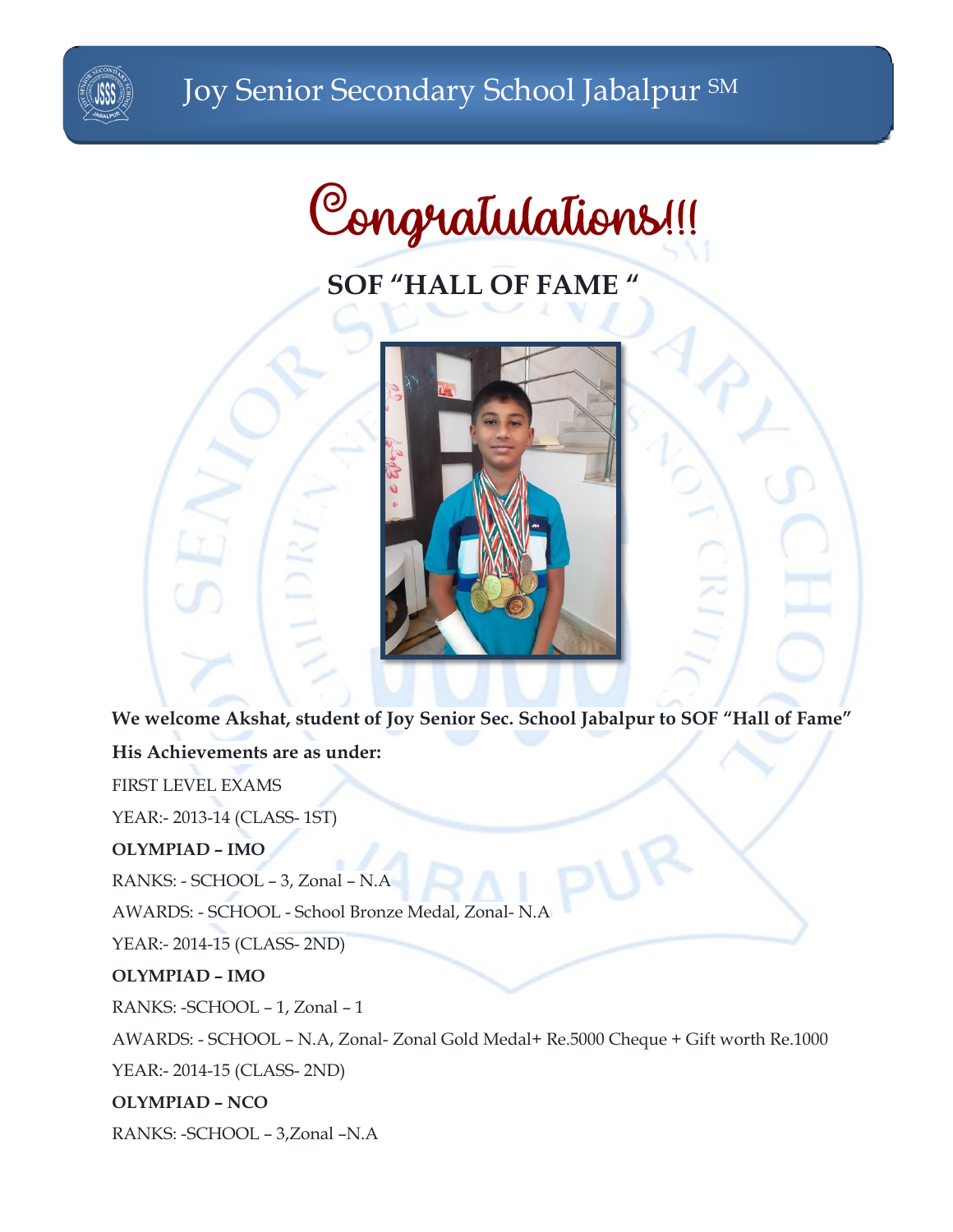AWARDS: - SCHOOL –School Bronze Medal, Zonal- N.A

YEAR:- 2014-15 (CLASS- 2ND)

## **OLYMPIAD – NSO**

RANKS: -SCHOOL – 2,Zonal – N.A

AWARDS: - SCHOOL –School Silver Medal, Zonal- N.A

YEAR:- 2015-16 (CLASS- 3RD)

**OLYMPIAD – NSO**

RANKS: -SCHOOL – 1, Zonal – 8

AWARDS: - SCHOOL – N.A, Zonal-Zonal Excellence Gold+Re.1000 Gift Voucher

YEAR:- 2015-16 (CLASS- 3RD)

## **OLYMPIAD – NCO**

RANKS: -SCHOOL – 1, Zonal – 17

AWARDS: - SCHOOL – N.A, Zonal- Zonal Excellence Gold+Re.1000 Gift Voucher

YEAR:- 2015-16 (CLASS- 3RD)

## **OLYMPIAD – IMO**

RANKS: -SCHOOL – 1, Zonal – 15

AWARDS: - SCHOOL – N.A, Zonal- Zonal Excellence Gold+Re.1000 Gift Voucher

YEAR:- 2015-16 (CLASS- 3RD)

# **OLYMPIAD – IEO**

RANKS: -SCHOOL – 4, Zonal – 16

AWARDS: - SCHOOL – N.A, Zonal- Zonal Excellence Gold+Re.1000 Gift Voucher

YEAR:- 2016-17 (CLASS- 4TH)

#### **OLYMPIAD – ISKO**

RANKS: - SCHOOL – 1, Zonal – N.A

AWARDS: - SCHOOL – School Gold Medal, Zonal- N.A

YEAR:- 2016-17 (CLASS- 4TH )

# **OLYMPIAD – NSO**

RANKS: -SCHOOL – 2, Zonal – 12

AWARDS: - SCHOOL – N.A, Zonal- Zonal Excellence Gold+Re.1000 Gift Voucher

YEAR:- 2016-17 (CLASS- 4TH )

# **OLYMPIAD – IMO**

RANKS: - SCHOOL – 2, Zonal – N.A

AWARDS: - SCHOOL – School Silver Medal, Zonal- N.A

YEAR:- 2016-17 (CLASS- 4TH )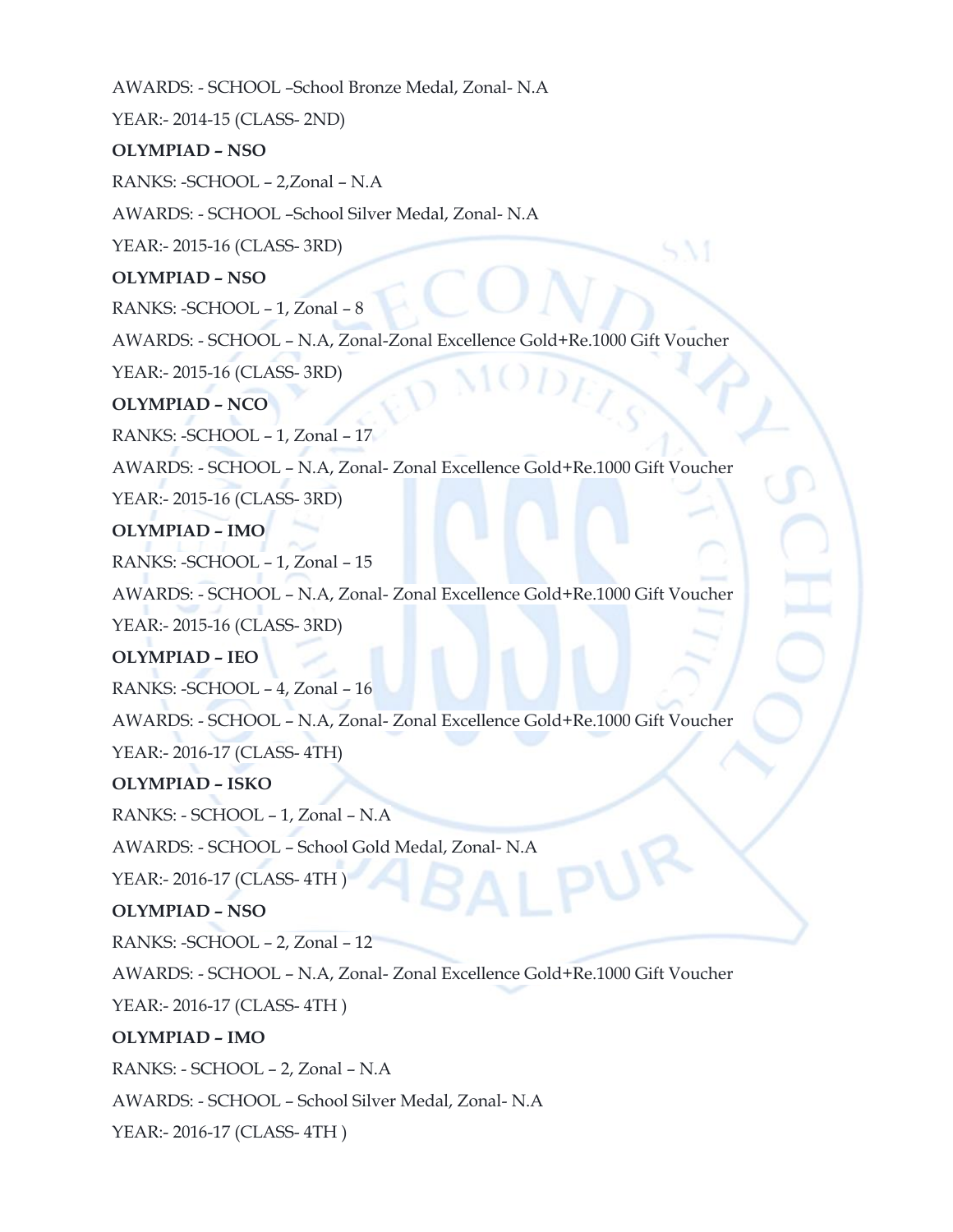# **OLYMPIAD – NCO**

RANKS: - SCHOOL – 1, Zonal – N.A

AWARDS: - SCHOOL – School Gold Medal, Zonal- N.A

YEAR:- 2017-18 (CLASS- 5TH )

# **OLYMPIAD – IEO**

RANKS: - SCHOOL – 1, Zonal – N.A

AWARDS: - SCHOOL – School Gold Medal, Zonal- N.A

YEAR:- 2017-18 (CLASS- 5TH )

# **OLYMPIAD – NSO**

RANKS: - SCHOOL – 3, Zonal – N.A

AWARDS: - SCHOOL – School Bronze Medal, Zonal- N.A

YEAR:- 2017-18 (CLASS- 5TH )

**OLYMPIAD – NSO**

RANKS: - SCHOOL – 2, Zonal – N.A

AWARDS: - SCHOOL – School Silver Medal, Zonal- N.A

YEAR:- 2017-18 (CLASS- 5TH )

**OLYMPIAD – NCO**

RANKS: - SCHOOL – 1, Zonal – N.A

AWARDS: - SCHOOL – School Gold Medal, Zonal- N.A

YEAR:- 2017-18 (CLASS- 5TH)

**OLYMPIAD – IGKO**

RANKS: - SCHOOL – 2, Zonal – 4

AWARDS: - SCHOOL – N.A, Zonal- Zonal Excellence Gold+Re.1000 Gift Voucher

YEAR:- 2018-19 (CLASS- 6TH )

**OLYMPIAD – NCO**

RANKS: - SCHOOL – 1, Zonal – 3

AWARDS: - SCHOOL – N.A, Zonal- Zonal Excellence Gold+Merit Bronze+ Re.1000 Gift Voucher

YEAR:- 2018-19 (CLASS- 6TH)

**OLYMPIAD – NSO**

RANKS: - SCHOOL – 1, Zonal – 3

AWARDS: - SCHOOL – N.A, Zonal- Zonal Excellence Gold+Merit Bronze+ Re.1000 Gift Voucher YEAR:- 2018-19 (CLASS- 6TH )

**OLYMPIAD – IMO**

RANKS: - SCHOOL – 1, Zonal – N.A.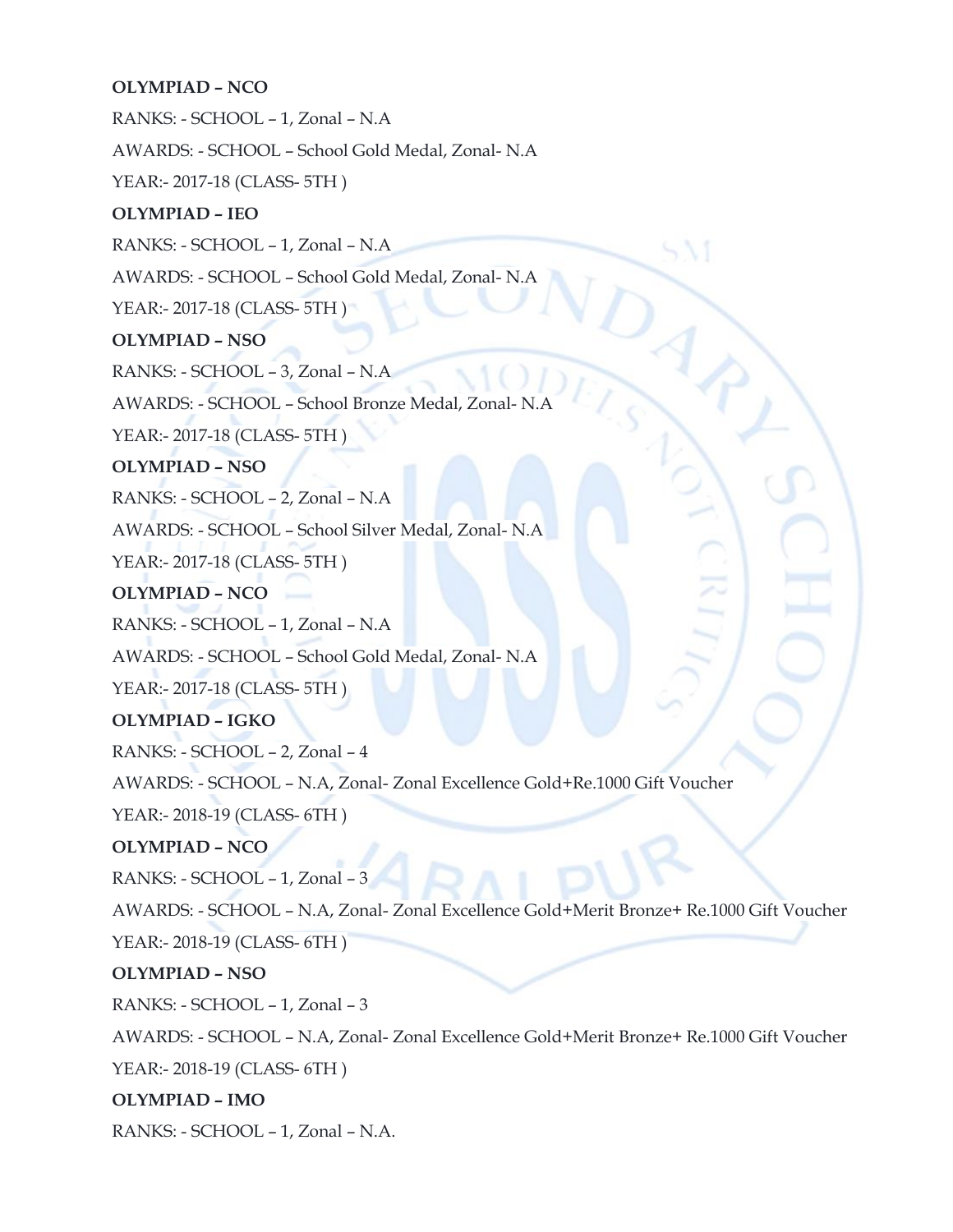AWARDS: - SCHOOL – School Gold Medal, Zonal- N.A

YEAR:- 2018-19 (CLASS- 6TH )

# **OLYMPIAD – IGKO**

RANKS: - SCHOOL – 2, Zonal – 4

AWARDS: - SCHOOL – N.A, Zonal- Zonal Excellence Gold+Re.1000 Gift Voucher

SECOND LEVEL EXAMS

YEAR:- 2015-16 (CLASS- 3RD )

## **OLYMPIAD- NCO**

RANKS- Zonal- 10

AWARDS- Zonal: - Zonal Excellence Gold+Re.1000 Gift Voucher

YEAR:- 2015-16 (CLASS- 3RD )

# **OLYMPIAD- NSO**

RANKS- Zonal- 5

AWARDS- Zonal: - Zonal Excellence Gold+Re.1000 Gift Voucher

YEAR:- 2016-17 (CLASS- 4TH )

## **OLYMPIAD- NCO**

RANKS- Zonal- 19

AWARDS- Zonal: - Zonal Excellence Gold+Re.1000 Gift Voucher

YEAR:- 2016-17 (CLASS- 4TH)

# **OLYMPIAD- NSO**

RANKS- Zonal- 5

AWARDS- Zonal: - Zonal Excellence Gold+Re.1000 Gift Voucher

YEAR:- 2017-18 (CLASS- 5TH)

#### **OLYMPIAD- IEO**

RANKS- Zonal- 11

AWARDS- Zonal: - Zonal Excellence Gold+Re.1000 Gift Voucher

YEAR:- 2017-18 (CLASS- 5TH)

#### **OLYMPIAD- NSO**

RANKS- Zonal- 16

AWARDS- Zonal: - Zonal Excellence Gold+Re.1000 Gift Voucher

YEAR:- 2017-18 (CLASS- 5TH)

# **OLYMPIAD- IMO**

RANKS- Zonal- 24

AWARDS- Zonal: - Zonal Excellence Gold+Re.1000 Gift Voucher